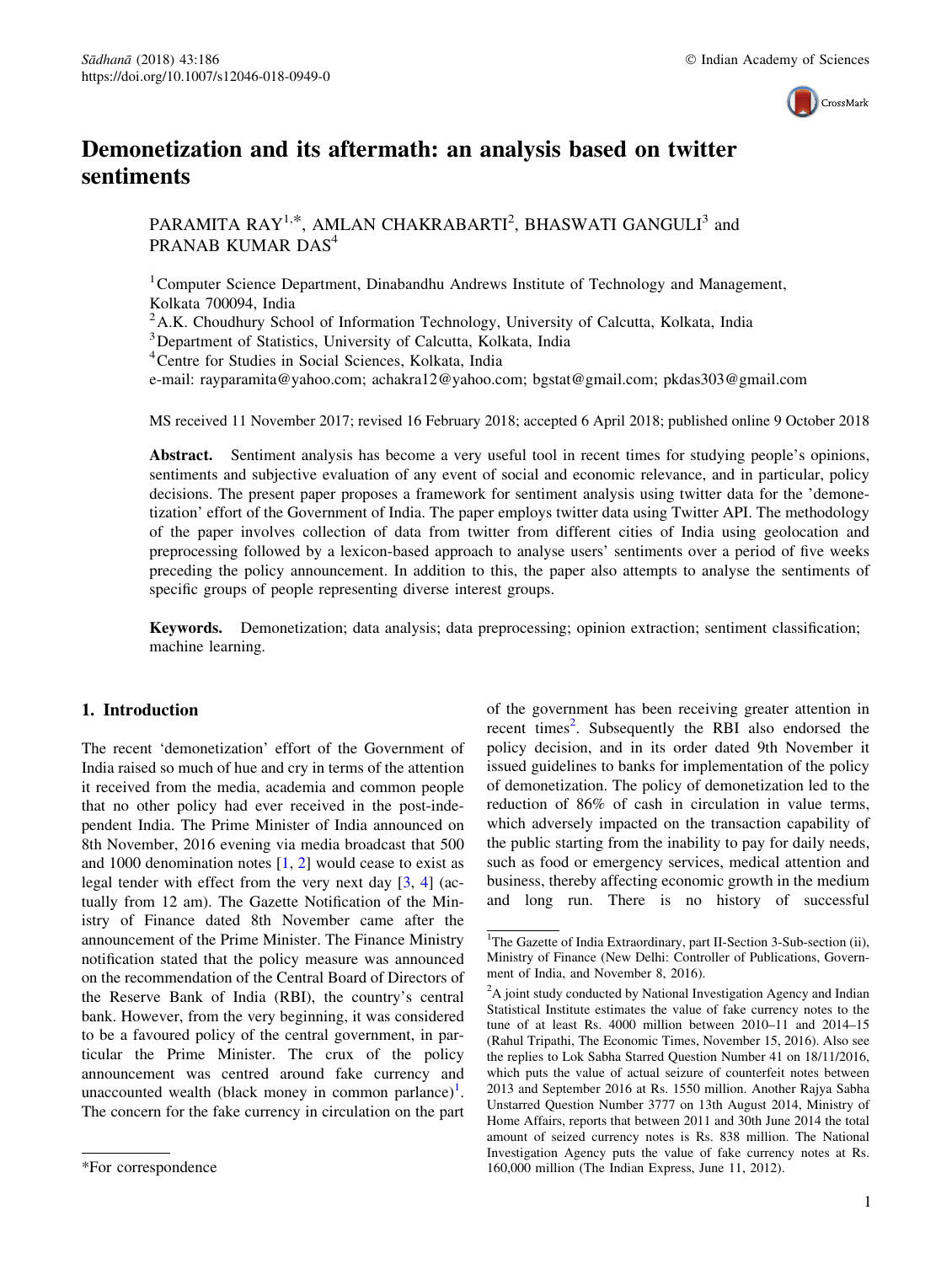implementation of demonetization in any other country. As a matter of fact Venezuela also announced a policy demonetization around a month after the Indian policy announcement, but was forced to withdraw within a few days after food riots and other violence rocked the country. In the past, Nigeria was also not successful in the implementation of similar demonetization exercise. As for the unaccounted wealth in high denomination notes is concerned, it was pointed out that they are also part of the income generation process in the economy – The Informal Economy. The informal economy is very large in India like other developing economies both in terms of its share of national income as well as a source of employment. The informal economy is not registered (though there are different layers of informality) and hence is not subject to regulations and is not in the tax net (direct or indirect). However, these informal activities cannot be grouped into the same category as drug, smuggling or human trafficking. In this backdrop the policy announcement of demonetization assumes its importance to all segments of the society. From the very first day after the announcement, electronic media [[5,](#page-8-0) [6](#page-8-0)] and social networking sites were flooded with debates and discussions on the issue. In academia, several critiques were published immediately after the policy announcement. For example, Rajakumar and Shetty [[7\]](#page-8-0), Lahiri [\[8](#page-8-0)], Nag [\[9](#page-8-0)], Reddy [[10\]](#page-8-0) and several articles in The Economist and other news magazines. Generally the articles disputed the efficacy of the policy and concluded that apart from the short-term problems faced by the public, GDP would be adversely affected in the medium and long run. However, some of the supporters of demonetization came up with the argument that the dip in income and growth would be temporary, but the policy shock would lead to expansion of banking practices by the public that would generate efficiency in the economic sphere in the country and extension of the tax net. Regarding the unexpected policy shock, it was argued that in order to make the policy effective the Government or RBI did not have the option to implement the policy in a phased manner, because anticipated policy has limited effectiveness. Dasgupta [[11\]](#page-8-0), in a theoretical analysis, shows that the medium to long run [\[12](#page-8-0), [13\]](#page-8-0) effects do not look 'rosy'. It is further pointed out, based on Lucas (1997), that an unanticipated monetary contraction may lead to depression. Apart from academia or the policy makers, electronic media and social networking sites were rocked with the discussion with policy decision from the very first day. In recent years, big on-line social media data have found many applications in the intersection of social science, statistics and computer science. Text categorization was started long time ago (Salton and McGill, 1983); however [[14,](#page-9-0) [15\]](#page-9-0), categorization based on sentiment was introduced more recently in Das and Chen (2001), Morinaga et al (2002), Pang et al (2002), Tong (2001), Turney (2002) and Wiebe (2000), and it has spread from computer science to management sciences (Archak, Ghose and Ipeirotis 2007; Chen and Xie 2008; Das and

Chen 2007; Dellarocas, Zhang and Awad 2007 Ghose, Ipeirotis and Sundararajan 2007; Hu, Pavlou and Zhang 2006; Park, Lee and Han 2007). In 2012, Federico Neri Carlo et al had developed an idea of sentimental analysis using 1000 Facebook posts  $[16, 17]$  $[16, 17]$  $[16, 17]$  about new casts, comparing the [[18,](#page-9-0) [19\]](#page-9-0) sentiments for the Italian public broadcasting service – towards the emerging and most dynamic private companies. In 2015, Xing Fang et al presented an idea of sentiment analysis using product review data  $[8, 20]$  $[8, 20]$  $[8, 20]$  $[8, 20]$ . His main aim was to tackle the problem [\[21](#page-9-0), [22\]](#page-9-0) of sentiment polarity categorization of sentiments analysis [[23,](#page-9-0) [24](#page-9-0)]. Despite the fact that social media data cover only a limited segment of the population of a country, especially in India with very little access of the common people to Internet and smart phone, it captures the mood of the population in some way. There are 292 million users of social network sites in India; the corresponding figure for US is 207 million, and 564 million in China (Source: Statista,  $2017$ <sup>3</sup>. In per capita terms, Indian social media penetration is way behind China or USA (half and one third, respectively); nonetheless, the absolute number itself is very large. The present paper aims to analyse the impact of the demonetization effort on the common people as well as the opinions of different groups of people or organization, such as economists, politicians, industry and banking sector, etc. Our analysis is based on tweets, which is very popular in the on-line social media platform. A large number of tweets were collected from the twitter by Twitter API [[25,](#page-9-0) [26\]](#page-9-0) using different keywords related to demonetization in different major cities of India within a particular time period, date and geographical location. The tweets were categorized into positive, negative or neutral opinion [\[27](#page-9-0)] to estimate the overall sentiment of people on the current situation. With this introduction the paper is organized as follows. Section 2 provides the methodology, section [3](#page-3-0) presents the empirical findings and analysis of the sentiments and the last section concludes.

## 2. Sentiment analysis methodology: background

There are several approaches for sentiment analysis, of which lexical approach and supervised approach or machine learning approach has been used here.

#### 2.1 Score evaluation method using SentiWordnet

Extraction of sentiment for a particular tweet is executed as ternary sentiments – positive, negative or neutral. This is obtained by the following scoring method. Here, SentiWordnet is used for polarity detection. SentiWordnet is the result of the automatic annotation of all the synsets of

<sup>3</sup> [https://www.statista.com/statistics/278341/number-of-social-net](https://www.statista.com/statistics/278341/number-of-social-network-users-in-selected-countries) [work-users-in-selected-countries](https://www.statista.com/statistics/278341/number-of-social-network-users-in-selected-countries) (as on 10.07.2017).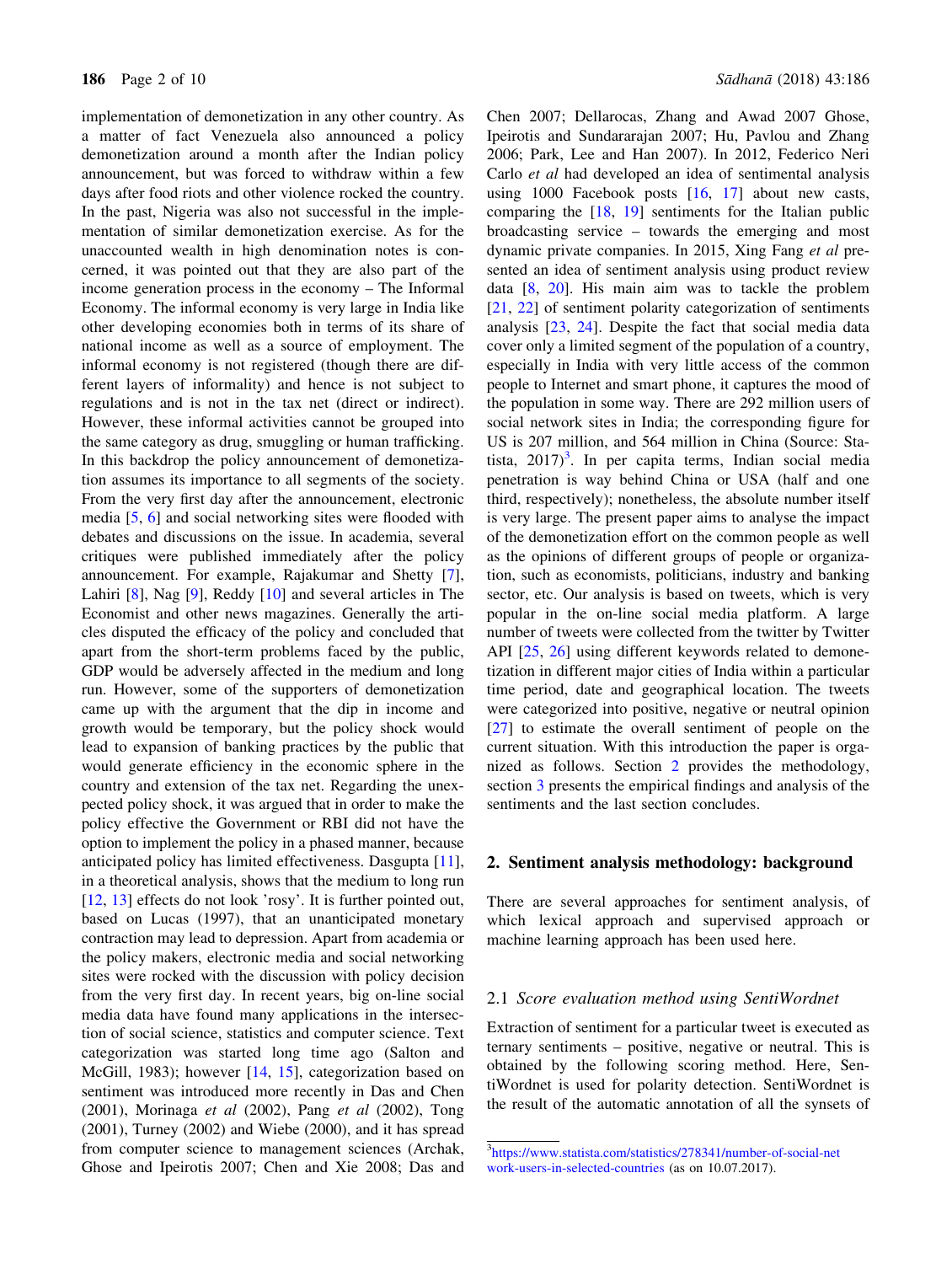<span id="page-2-0"></span>WORDNET according to the notions of positive negative and neutral to three numerical scores Pos(s), Neg(s) and Obj(s) associated with each synset  $[3, 28]$  $[3, 28]$  $[3, 28]$  $[3, 28]$ . After preprocessing of tweets, each tweets token has been parsed with the help of POS tagger. POS tagger assigns a tag [[29\]](#page-9-0) to each token and then the word is passed in SentiWordnet to check the score as well as polarity of that particular word. SentiWordnet will return the sentimenttype of the seven possible categories strong-positive, positive, weak-positive, neutral, weak-negative, negative and strong-negative words [[30,](#page-9-0) [31](#page-9-0)]. Now the number of positive (pos\_count) and number of negative (neg\_count) adjectives in each sentence have been counted. If the neg\_count is an ODD number then the sentence is considered "Negative" and if If the neg\_count is an EVEN number then the sentence is considered ''Positive''. If a word in the tweet is found to be unknown then it is matched with the dictionary containing acronym words and replaced with the proper words, and the same scoring method is performed as before.

Let Score St be the Number of Positive Words Match-Number of Negative Words Match. Let C be the set of cities from where tweets are collected for the event, and T be the set of tweets collected from a city  $c \in C$  for the event on a particular date. Also define each tweet  $t \in T$  to carry a score St  $(0 > St > 0)$ , such that if  $St > 0$  then the tweet shows full support of the event demonetization. If  $St\lt 0$  then the tweet shows no support of the event demonetization. Then, for city c, its approval score (positive, negative or neutral) can be defined as follows:

$$
\sum_{t \in T} \frac{St}{|T|}.\tag{1}
$$

We represent the scoring of all the cities with the date in figures 1 and [2.](#page-3-0) Averaging over all cities in C, the average tweet leaning for event demonetization is

$$
X = \frac{1}{|C|} \sum_{c \in C} \sum_{t \in T} \frac{St}{|T|}.
$$
 (2)

## 2.2 Sentiment analysis by machine learning method

Machine learning is one of the most prominent techniques, gaining the interest of researchers  $[16, 20]$  $[16, 20]$  $[16, 20]$  due to its adaptability and accuracy [[32\]](#page-9-0). This method also involves three stages, viz. data collection, preprocessing and training data classification and plotting of results [\[11](#page-8-0), [33](#page-9-0)].

A common algorithm employed in the machine learning approach is the Naïve-Bayes classifier  $[34, 35]$  $[34, 35]$  $[34, 35]$  $[34, 35]$  $[34, 35]$ , which is a simple classification of words based on the Bayes theorem. It is a Bag of words approach for subjective analysis of



Figure 1. Comparative scores of eight cities at first phase (08.11.16).

content. Naïve Bayes assigns a document  $dj$  to a class  $ci$ . By the Naïve-Bayes theorem

$$
\frac{P(dj/ci)P(ci)}{P(dj)}
$$
\n(3)

where  $P(dj)$  is the probability that a randomly picked document  $d$  contains vector  $dj$ .  $P(cl)$  is the probability that a randomly picked document belongs to class ci.

Support Vector Machine (SVM) classifier is also used here for classification. Classification is done by constructing hyperplanes in a multidimensional space [[36,](#page-9-0) [37](#page-9-0)] that separates cases of different class labels. SVM supports both regression and classification tasks and can handle multiple continuous and categorical variables.

## 2.3 Parts of speech (Pos) tagging

Pos tagging is a form of annotating text where part of speech is assigned to each word. The part of speech tagger marks tokens with their corresponding word type based on the token itself and the context of the token.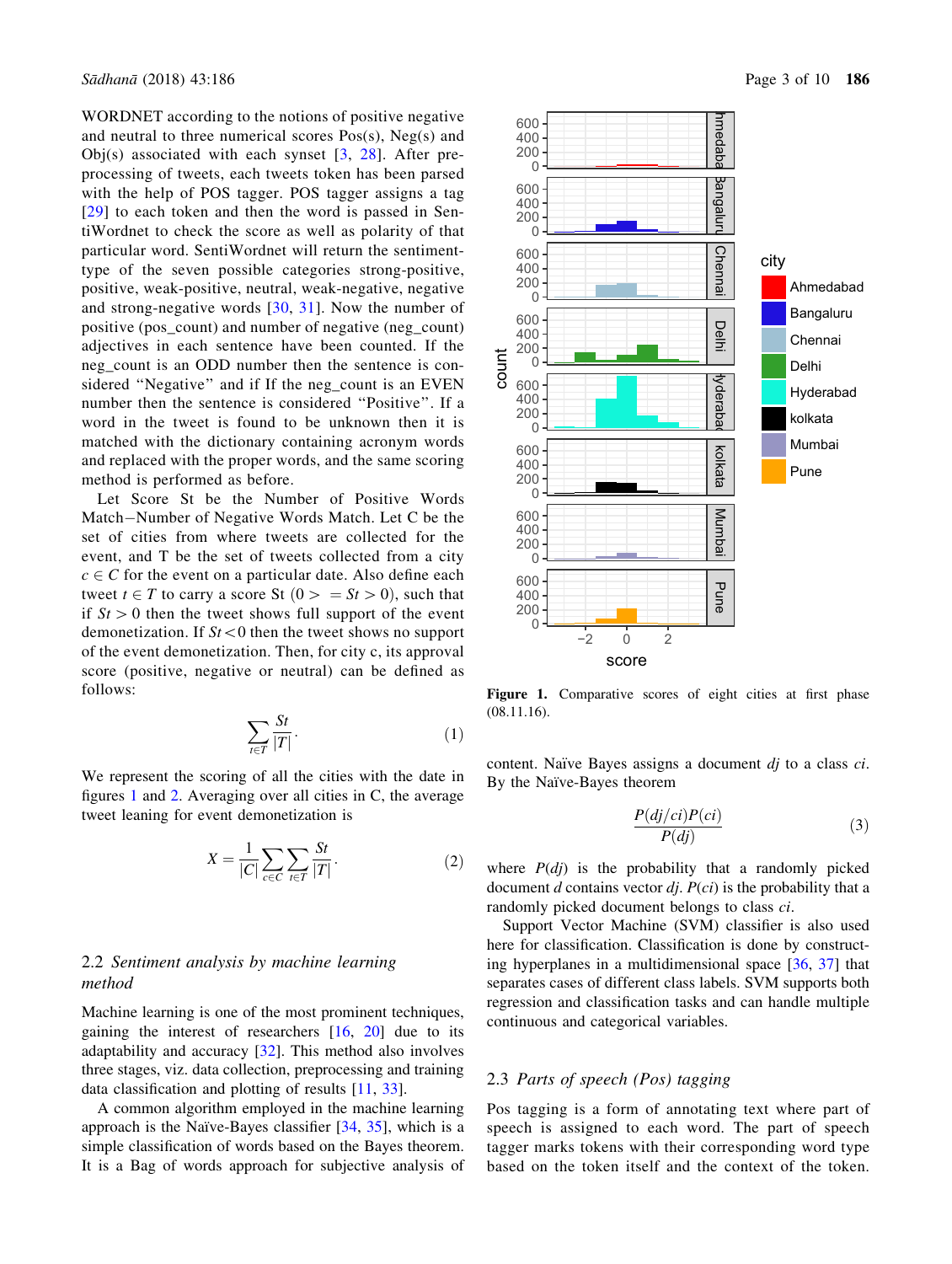<span id="page-3-0"></span>

Figure 2. Comparative scores of eight cities at second phase (14.12.16).

Part-of-speech tags are assigned to character strings. Part-of-speech or word categorization is the grammatical nature or category of a lexical item. For example, every term has been associated with a relevant tag indicating its role in the sentence, such as VBZ (verb), NN (noun), JJ (adjective), etc.

#### 3. Material and methods

## 3.1 Data collection

Table 1 contains a brief description of total number of tweets and re-tweets with proper keywords. In our choice the most important keyword is demonetization. To capture the same context, some additional keywords, viz. black money, cash clean-up [[33,](#page-9-0) [38\]](#page-9-0), etc. are included. Using these keywords, totally 57536 tweets are downloaded separately from eight major Indian cities between 08/11/2016 and 14/12/2016 using Twitter API [[7,](#page-8-0) [39\]](#page-9-0).

#### 3.2 Data preprocessing method

After collecting data, they are preprocessed [[40\]](#page-9-0). The preprocessing step is used to handle the following issues: (i) removing punctuations, (ii) cleaning text – removal of non-alphanumeric characters from the text, (iii) removing URLs and un-necessary white spaces and tabs, etc., (iv) stop-word removal – i.e., words that do connecting function in the sentence, such as prepositions, articles, etc. and (V) convert to lower case.

## 3.3 Score analysis

After data preprocessing is completed, the Stanford POS tagger is used to tag the dataset with its parts of speech and the tagged documents are fed as input to SentiWordNet for scoring positive, negative and neutral terms.

#### 3.3a City-wise sentiment score analysis:

First the frequency of sentiment scores has been calculated from the tweets set of eight major cities immediately after the policy decision was announced on November 8, 2016 and after about five weeks, on December 14, 2016, when the impact of initial shock is expected to die down and general population adjusts to the new policy regime (figures [1](#page-2-0) and 2).

Table 1. Daily tweet collection from date 08/11/16 to 14/12/16 using proper keywords.

| Date              | HashTag                       | Cities    | Total tweets collected |
|-------------------|-------------------------------|-----------|------------------------|
| 08/11/16-14/12/16 |                               | Ahmedabad | 3467                   |
|                   | #Demonetization,#demonetised, | Bengaluru | 5886                   |
|                   | #demonetizing,#demonetise,    | Chennai   | 6336                   |
|                   | #demonetizationsaveslife,     | Delhi     | 16494                  |
|                   | #DemonetizationDisaster.      | Hyderabad | 8283                   |
|                   | #DemonetizationResponse,      | Kolkata   | 7232                   |
|                   | #SupportDemonetization,       | Mumbai    | 5792                   |
|                   | #blackMoneycleanup,           | Pune      | 4046                   |
|                   | #DeMonetizationMess.          | Total     | 57536                  |
|                   | #demonetizationaffected.      |           |                        |
|                   | #demonetizationmythsbusted,   |           |                        |
|                   | #Demonetization,#CashCleanUp  |           |                        |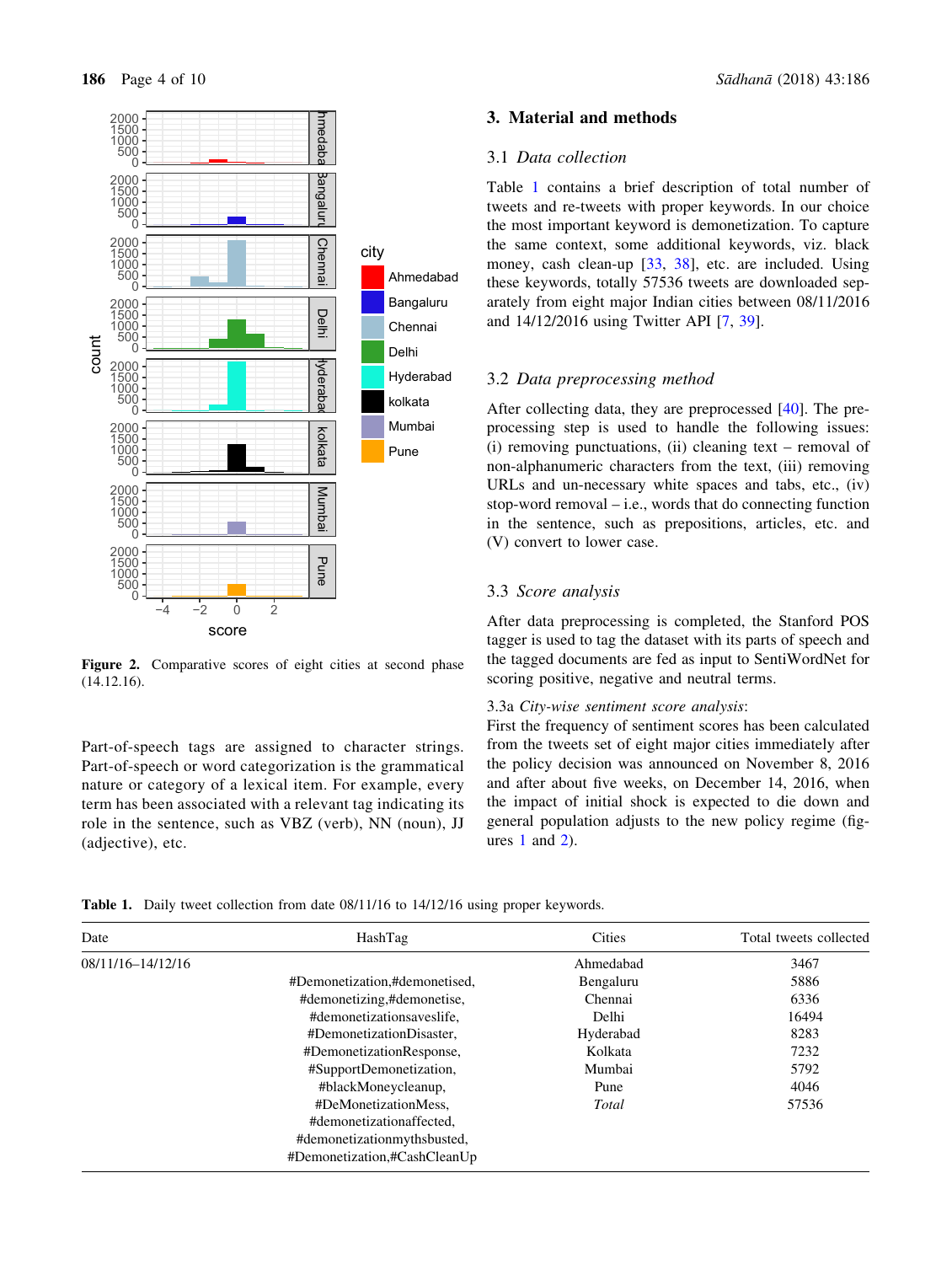<span id="page-4-0"></span>

Figure 3. Sentiment analysis day-wise of some major cities: Bengaluru (08/11/2016–14/12/2016).



Figure 4. Sentiment analysis day-wise of some major cities: Delhi (08th Nov.–14th Dec. 2016).

#### 3.3b Sentiment analysis across date:

Next the sentiment scores for each of the eight cities over the period of time have been analysed and the aggregate counts plotted for the three types of sentiment scores – positive, negative and neutral on each day between 08/11/ 2016 and 14/12/2016 (figures 3–5).

## 3.3c Sentiment analysis for different groups:

For the Group of Economists and Politicians, tweets have been collected separately from the supporting and opposing groups, resulting into two panels for these groups. The supporting group of the economists is known to be close to the current government at the centre and part of the policy making body and the opposing group is known for their allegiance to the previous government led by Congress Party (oppose demonetization).



Figure 5. Sentiment analysis day-wise of some major cities: Kolkata (08th Nov.–14th Dec. 2016).

Table 2. Typical example of acronym and their expansion.

| Acronym   | English expression   |
|-----------|----------------------|
| gr8, gr8t | Great                |
| lol       | Laughing out loud    |
| rotf      | Rolling on the floor |
| hff       | Best friend forever  |

## 3.3d Computation of sentiments with machine learning method:

Here the Naïve-Bayes Classifier has been used to classify sentiment of people of different cities, trained on Carlo Strapparava and Alessandro Valituttis emotions lexicon. In this method the unigrams which are found in the lexicon [\[41](#page-9-0), [42\]](#page-9-0) are assigned a polarity score. Tweets are analysed and compared to the following categories of emotion: anger, anticipation, disgust, fear, joy, sadness and surprise. Among the emotions, as classified by the Naïve-Bayes method the most important sentiment is reported to be 'disgust' followed by 'anger'. Together with the occurrence of other emotions it readily follows that on the whole, public emotions did not favour the policy announcement.

### 3.3e Package used:

Packages and other details that are used in this analysis are as follows.

- a) R software has been used as the computational environment and some of the packages that have been used are TwitteR, ggplot2, NLP, Tm, etc.
- b) SentiWordNet: The SentiWordNet is a lexical resource associated with two numerical scores ranging from 0 to 1 that indicate Pos(s) and Neg(s), describing how positive or negative terms are contained in the synsets. Here SentiWordNet is used for document level sentiment classification using the polarity dataset of different cities and groups.
- c) To train the model we use the Naïve-Bayes function [\[43](#page-9-0)] from the e1071 package.
- d) Here we use Natural Language Processing (NLP) libraries such as the Stanford CoreNLP [[17](#page-9-0), [44](#page-9-0)] for POS tagging.
- e) The following Acronym Dictionary (table 2) is used.

### 4. Result and analysis

The methodology for the analysis of sentiments described in the previous section has been used to analyse sentiments in a number of ways – sentiment analysis for initial impact and after some time, across cities, for the whole period across cities, for specific groups, etc. Tweets have been collected in two phases: first phase after the policy decision was announced on November 8, 2016 and the second phase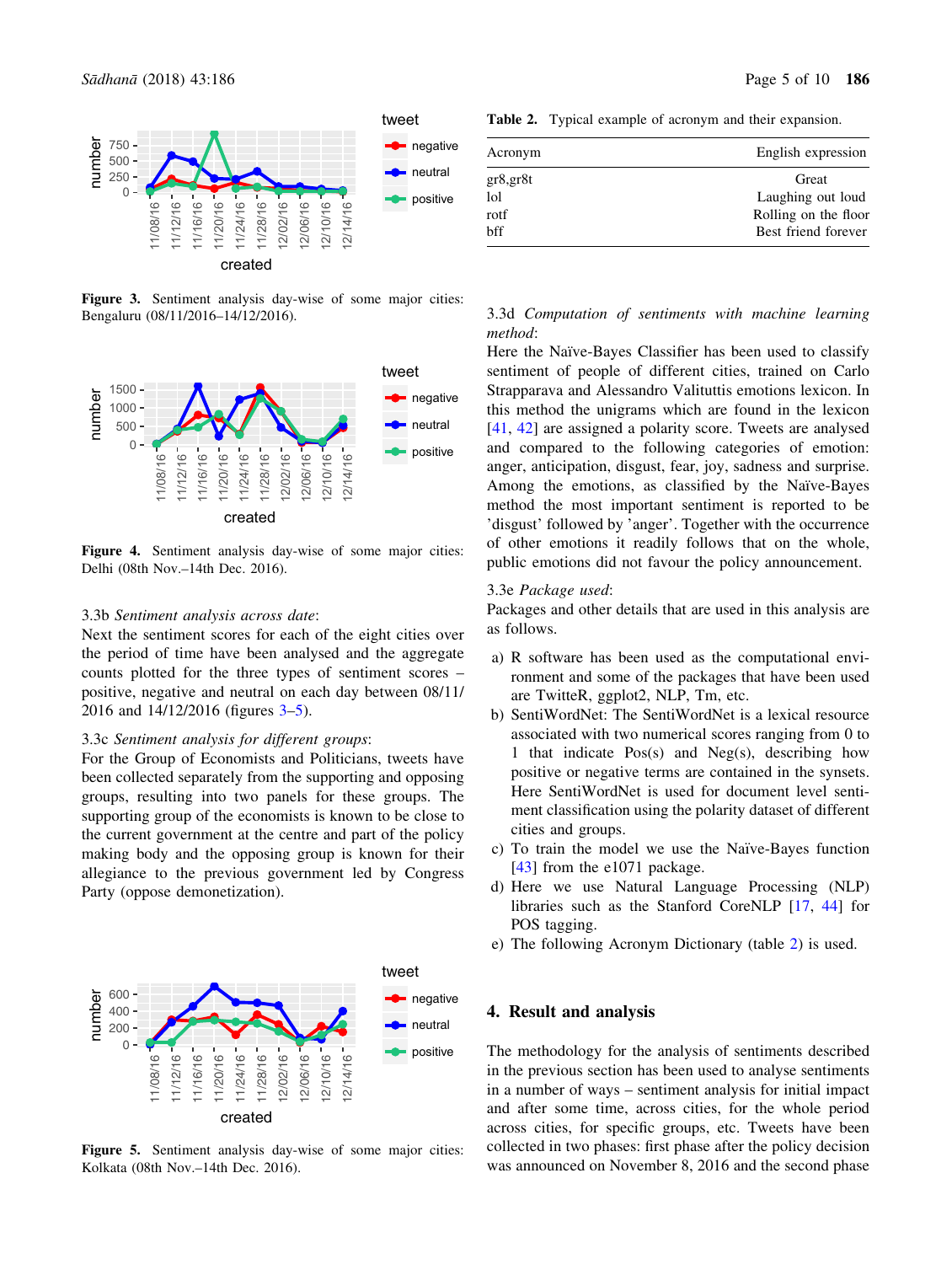| City name |                  | Net score (first phase) |                |                 | Net score (second phase) |                |
|-----------|------------------|-------------------------|----------------|-----------------|--------------------------|----------------|
|           | Positive $(\% )$ | Negative $(\% )$        | Neutral $(\%)$ | Positive $(\%)$ | Negative $(\% )$         | Neutral $(\%)$ |
| Ahmedabad | 15.5             | 25.3                    | 59.1           | 5.5             | 80.4                     | 15             |
| Bengaluru | 25.3             | 25                      | 48.4           | 35.6            | 25.4                     | 39             |
| Chennai   | 9.5              | 34.5                    | 54.4           | 5               | 70                       | 25             |
| Delhi     | 50               | 10                      | 39.6           | 65.4            | 14                       | 20.6           |
| Hyderabad | 10               | 32.3                    | 56.7           | 20.5            | 29.5                     | 50             |
| Kolkata   | 26               | 27                      | 45             | 24.4            | 21                       | 54.6           |
| Mumbai    | 19.3             | 20                      | 59.5           | 20              | 10                       | 70             |
| Pune      | 15.4             | 64.6                    | 20             | 20.5            | 14.5                     | 65             |

Table 3. Net sentiment score of Indian cities.

after five weeks, on December 14, 2016, and the scores of all the eight cities are compared (table 3). Next the sentiment scores for each of the eight cities over the period of the day from 08 / 11 / 2016 to 14 / 12 / 2016 have been calculated (figures [3–5\)](#page-4-0).

There are huge differences in sentiment scores across cities over this period. From the analysis, fluctuation of opinion per day has been observed. During the immediate post-demonetization days, typically the first two weeks, there were large variations across the three types of sentiments. In general, frequency of tweets decreased from the second week until around 06/12/2016; then we can find a sudden spurt in tweets sentiments. Only in the case of Bengaluru, frequency of tweets shows a steady decline where the neutral score is marginally higher. Delhi shows large fluctuations to begin with, a reversal in the intermediate days and finally closes with a positive mark. Kolkata shows dominance of neutral sentiments in the initial days until 06/12/2016 when all the three types show a tendency of convergence, but closes with a higher neutral sentiment.

Now sentiments of different groups, viz., Group of Economists, Industries Group, Political Group and Bank Group are analysed within the time period of 08/11/ 2016–14/12/2016 (figures 6–[10\)](#page-6-0). Economists and politicians are divided into two groups: one supporting demonetization and other opposing it.

Reactions of different banks related to this policy are also analysed. It has been observed that for bank group, there is a mixed reaction of positive, negative and neutral sentiments and industries group has neutral sentiment.

# 4.1 Visualization and quantification of frequency of words of relevance

In order to get an idea of the people's perception about the impact of the specific event of demonetization on the economy and society, top 5 frequencies of specific words of relevance for each group (table [4\)](#page-6-0) are analysed here and visualized with the word cloud of different cities (figures 6– [10](#page-6-0)). Collected tweets contain natural language text [\[35](#page-9-0), [45](#page-9-0)] and frequent words. Specific mappings have been applied



Figure 6. Economist Group who support demonetization.



Figure 7. Economist Group who oppose demonetization.



Figure 8. Sentiments of different banks (ICICI).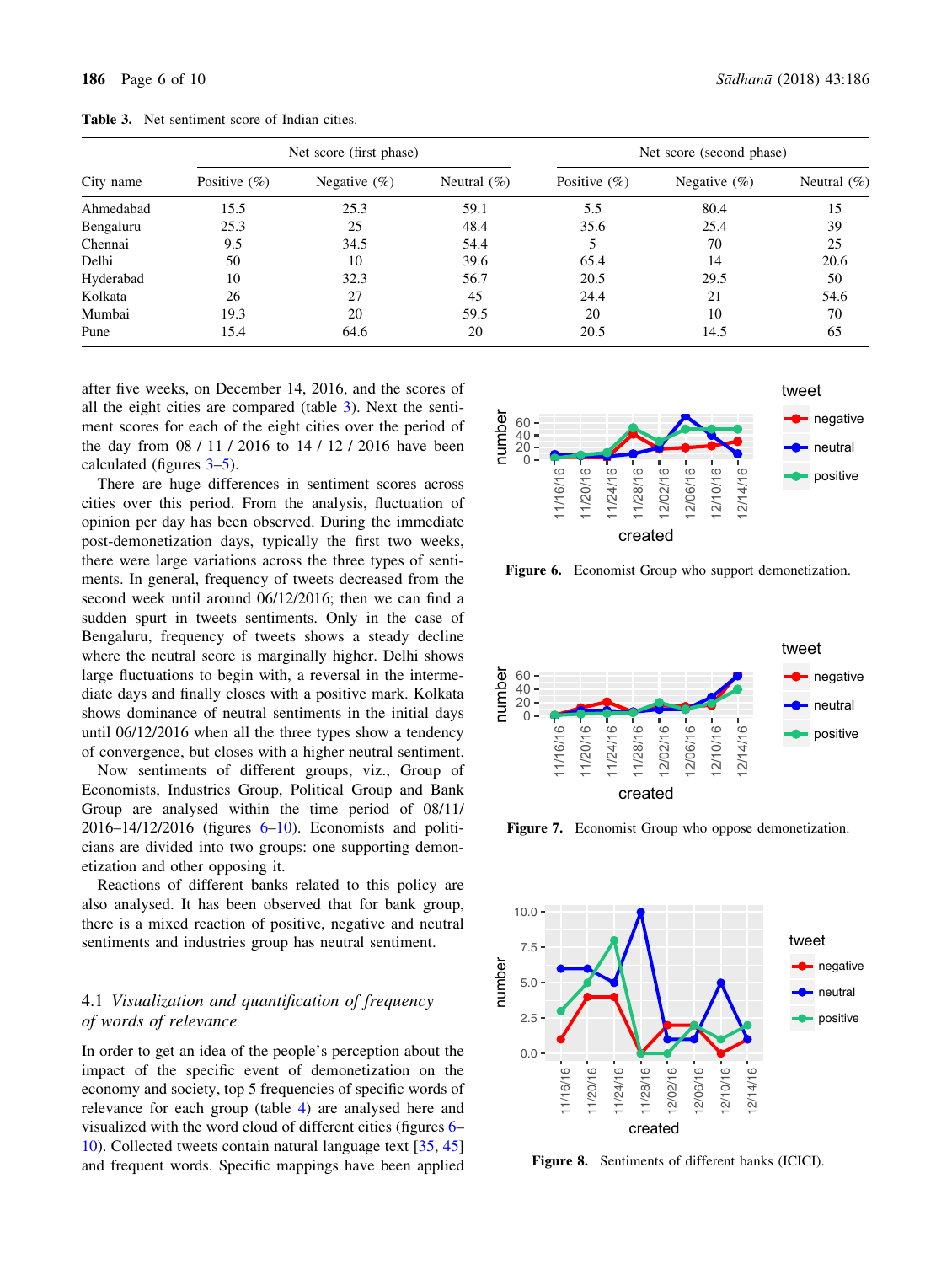<span id="page-6-0"></span>

Figure 9. Sentiments of different banks (SBI).



Figure 10. Sentiments of different banks (Axis).

Table 4. Top 5 word frequency for the four groups.

| Economist<br>Group     | <b>Industry Group</b> | Politician<br>Group   | <b>Bank Group</b>     |  |
|------------------------|-----------------------|-----------------------|-----------------------|--|
| Black money            | Cashless              | UPI                   | e-commerce            |  |
| Farmer                 | Informal<br>business  | Poor                  | Paytm                 |  |
| Fake currency          | Recession             | Farmer                | <b>Black</b><br>money |  |
| Paytm<br>Mobile wallet | Fake currency<br>mPay | Agriculture<br>Suffer | Cashless<br>mPay      |  |

Note: Paytm, mpay, e-wallet and digital wallet are variants of mobile payment system; UPI is also another mobile payment system launched by the Government of India.

to the documents containing tweets corresponding to the most frequent words, and the most frequent words used by different people in different cities are visualized through word cloud (figure 11) via term-document matrix (table 5), a matrix of numbers that keeps track of documents in a corpus use of terms. Here, the term-document matrix of four groups, i.e. Group of Economists, Group of Industries,



Figure 11. Word cloud with some popular terms of the city Kolkata (08/11/2016–14/12/2016).

Table 5. Document matrix of the groups.

| <b>Terms</b>      | Doc 1             | Doc 2 | Doc 3 | Doc 4 |
|-------------------|-------------------|-------|-------|-------|
| Agriculture       |                   | 0     | 50    | ∩     |
| Black money       | 2                 |       |       |       |
| Fake currency     |                   | 59    |       |       |
| Farmer            | 97                |       |       |       |
| Cashless          | 8                 | 104   |       |       |
| Mobile wallet     | $\mathbf{\Omega}$ |       |       |       |
| mPay              | 8                 |       |       | 63    |
| Paytm             |                   |       |       |       |
| e-commerce        |                   |       |       | 8     |
| Recession         |                   |       |       |       |
| Informal business |                   | 8     |       |       |
| UPI               |                   |       | 8     |       |
| Poor              |                   |       |       |       |
| Suffer            |                   |       |       |       |

Group of Politicians and Group of Banks (Group 1, 2, 3 and 4, respectively) has been constructed.

## 4.2 Significant test of four groups

Performing an ANOVA is a standard statistical test to determine whether there is a significant difference between multiple sets of data (number of positive and negative tweets). Here, testing has been done on number positive and number of negative tweets of four groups over the span of two months (08/11/2016–14/12/2016). One-way ANOVA is used for the group analysis and the results are presented in tables [6](#page-7-0) and [7.](#page-7-0)

Here, in table [6](#page-7-0), sum square and mean square are used to calculate the F value; from the F chart, the F ratio  $(3, 36)$   $(3, 37)$ across, 36 down) has been obtained. These numbers come from the Df (degrees of freedom) column. From the chart it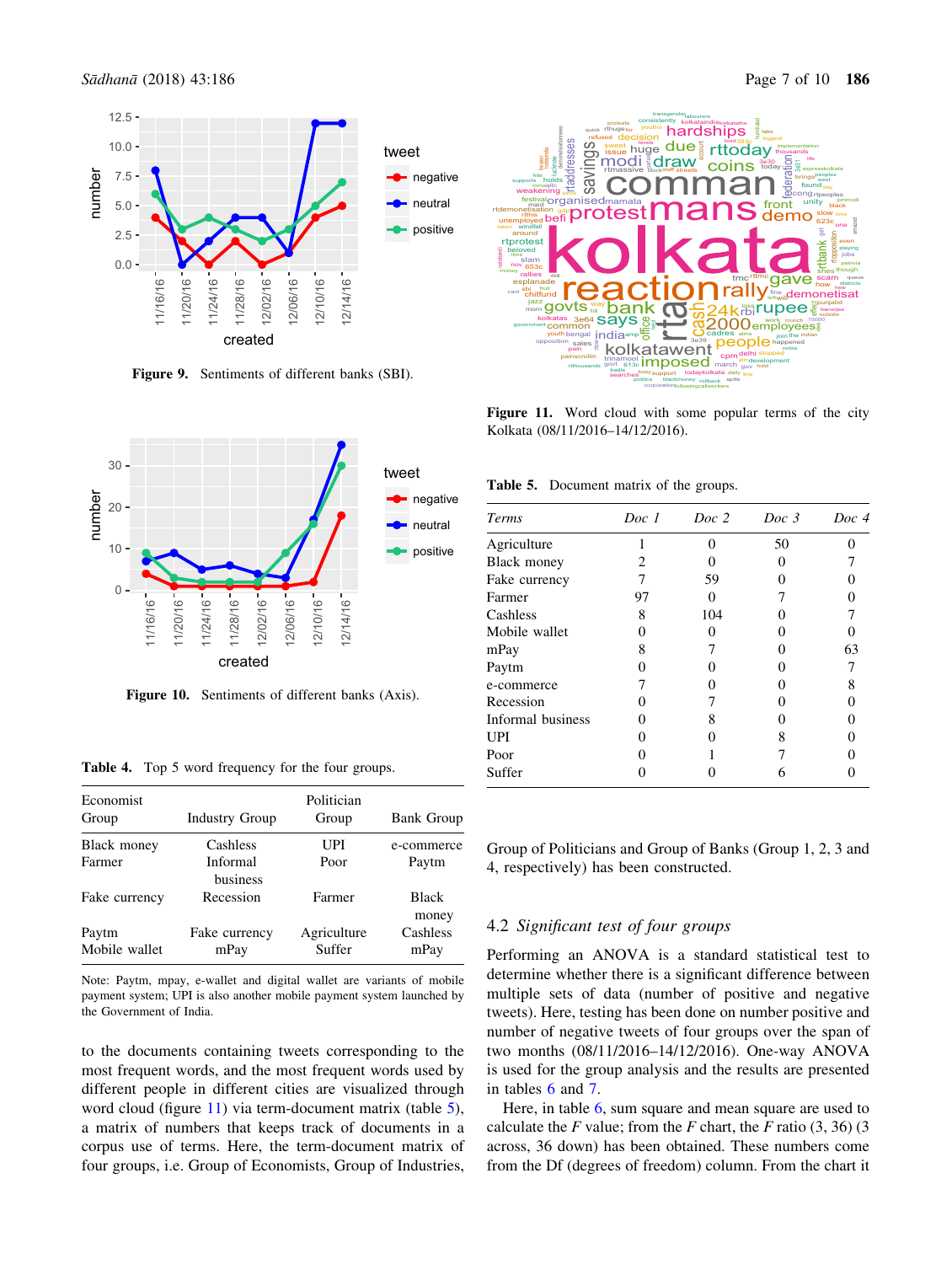<span id="page-7-0"></span>Table 6. Analysis of variance table for positive tweets.

|                  |    |                   | Values (positive tweets) |        |              |
|------------------|----|-------------------|--------------------------|--------|--------------|
| Response         | Df | Sum sq.           | Mean sq. $F$ value       |        | $Pr(\geq F)$ |
| Ind<br>Residuals | 36 | 6777.9<br>10780.5 | 2259.29<br>299.46        | 7.5446 | .000486      |

Signif. codes:  $0$  \* \* \* 0.001 \* \* 0.01 \* 0.05.0.11

Table 7. Analysis of variance table for negative tweets.

| Values (negative tweets) |         |                  |                    |        |              |  |
|--------------------------|---------|------------------|--------------------|--------|--------------|--|
| Response Df              |         | Sum sq.          | Mean sq. $F$ value |        | $Pr(\geq F)$ |  |
| Ind<br>Residuals         | 3<br>36 | 7841.7<br>9417.4 | 3280.57<br>261.59  | 8.7179 | .000177      |  |

Signif. codes:  $0$  \* \* \* 0.001 \* \* 0.01 \* 0.05:0.11



Figure 12. Visualization comparison of different groups with respect to positive score of four groups G1–G4 using Box plots.

has been observed that  $F$  value is 2.87. Our  $F$  value is 7.5446 for positive score and 8.7179 for negative score of four groups, which is more than 2.87. This means our ANOVA test proves significance. Most standard significance tests use 0.1 or 0.05 as a value to shoot for. Our pvalue is 0.0004856 for positive score and 0.0001766 for negative score of four groups. Hence, our p-values come under this value. Hence, we definitely found proof of variance. Now, comparison of different groups can be visualized using Box plots (figures 12 and 13).

To confirm our one-way Anova, we have done one more test, i.e., homogeneity of variance (Brown Forsyth) test. The p-value here is 0.13 and 0.24 for positive and negative score of four groups, respectively, which is above normal significance levels of 0.10 and 0.05 (tables 8 and 9). Hence, this means there is no reason to disclaim our F-test.



Figure 13. Visualization comparison of different groups with respect to negative score of four groups G1–G4 using Box plots.

Table 8. Homogeneity of variance test using Brown Forsyth test for positive score.

| data: | values                                                       |  |
|-------|--------------------------------------------------------------|--|
|       | $F = 2.0004$ df:ind = 3 df : Residuals = 36 p-value = 0.1313 |  |

Alternative hypothesis: variances are not identical.

Table 9. Homogeneity of variance test using Brown Forsyth test for negative score.

| Data: | Values                                                       |  |
|-------|--------------------------------------------------------------|--|
|       | $F = 3.5118$ df:ind = 3 df : Residuals = 36 p-value = 0.2481 |  |

Alternative hypothesis: variances are not identical.

Table 10. Accuracy testing of our method.

|                     | Naïve Bayes | <b>SVM</b> |
|---------------------|-------------|------------|
| Specificity         | 0.3578947   | 0.4031     |
| Pos. pred. value    | 0.7002457   | 0.353      |
| Neg. pred. value    | 0.7391304   | 0.2514     |
| Precision           | 0.7002457   | 0.7684     |
| Recall              | 0.9223301   | 0.98647    |
| F1                  | 0.7960894   | 0.813      |
| Balanced accuracy   | 0.6401124   | 0.70654    |
| Prediction accuracy | 0.7074148   | 0.78756    |

#### 4.3 Evaluation of sentiment detection method

Here sentiment classification effectiveness has been measured in two ways.

#### 4.3a Calculating precision and recall score:

Now the sentiment of people of eight cities has been analysed over the span of two months using lexicon and machine learning approaches. Naïve-Bayes and SVM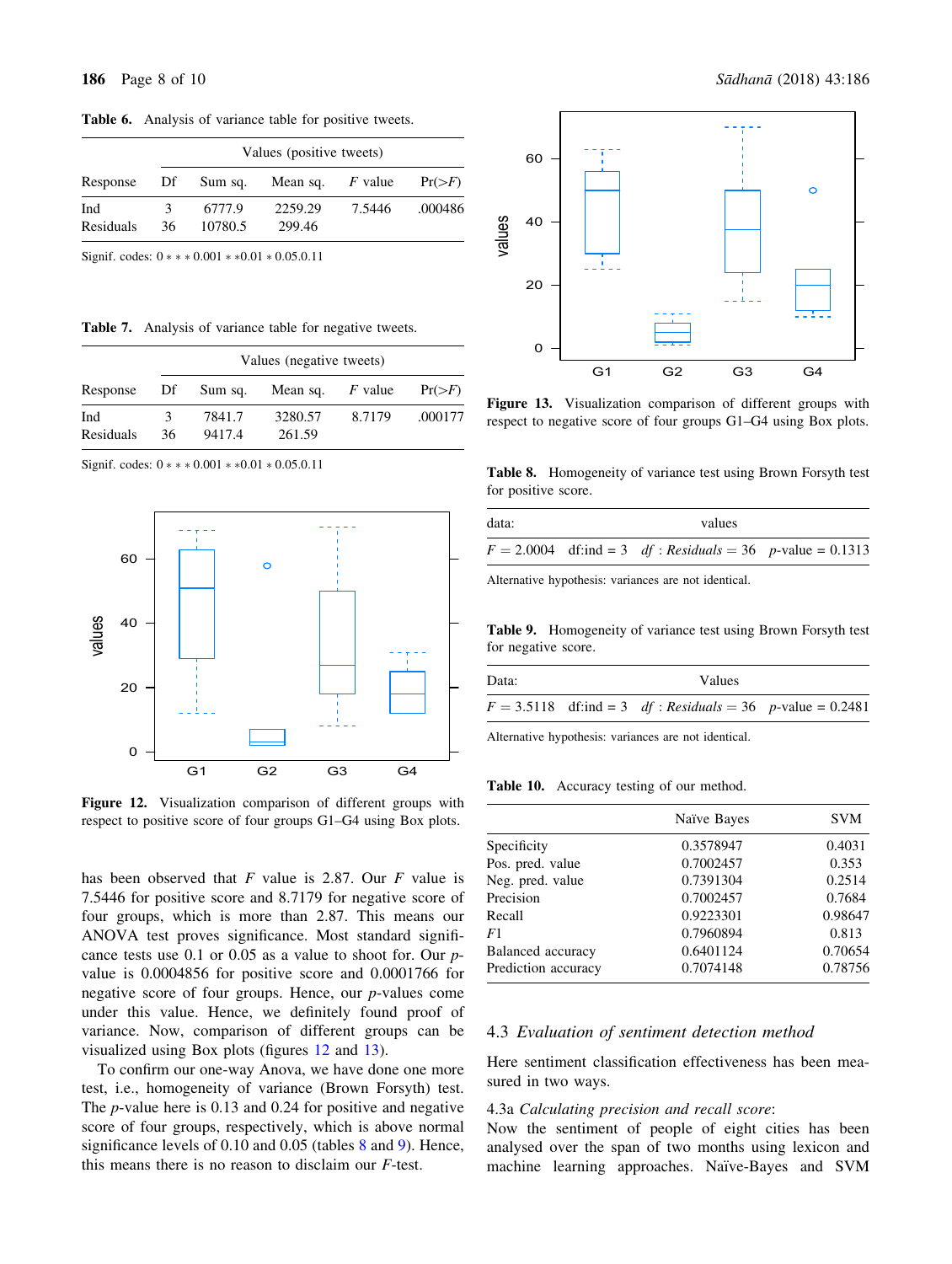| Ahmedabad | Bengaluru | Chennai   | Delhi     | Hyderabad | Kolkata   | Mumbai    | Pune      |
|-----------|-----------|-----------|-----------|-----------|-----------|-----------|-----------|
| Ahmedabad |           |           |           |           |           |           |           |
| Bengaluru | $-0.208$  |           |           |           |           |           |           |
| Chennai   | $-0.0016$ | 0.7589    |           |           |           |           |           |
| Delhi     | 0.0986    | 0.1746    | 0.129     |           |           |           |           |
| Hyderabad | $-0.27$   | 0.1473    | 0.3771    | $-0.3176$ |           |           |           |
| Kolkata   | $-0.2322$ | 0.1862    | 0.3168    | 0.0556    | 0.4892    |           |           |
| Mumbai    | $-0.1797$ | 0.6378    | 0.4878    | $-0.1393$ | 0.4309    | 0.1585    |           |
| Pune      | 0.0673    | $-0.7585$ | $-0.8662$ | $-0.0127$ | $-0.6136$ | $-0.3617$ | $-0.5577$ |

<span id="page-8-0"></span>Table 11. Correlation matrix of city score of tweets from 08/11/2016 to 14/12/2016.

classifiers are used on the data and accuracy of the method is tested. The classification performance is evaluated in terms of three measures: precision  $(P)$ , recall  $(R)$  and  $F$ measure based on the numbers of true positives (TPs), false positives (FPs) and false negatives (FNs). Precision can be defined as TP/(TP + FP), recall = TP/(TP + FN) and  $F$ measure or balanced *F*-score = 2(precision  $\times$  recall)/(precision  $+$  recall). Results are shown in table [10](#page-7-0). The prediction accuracy of a classification model is 70% for Naïve Bayes and 79% for SVM.

#### 4.3b Calculating citywide correlation matrix:

After calculating city-wise total score per day from 08/11/ 2016 to 14/12/2016, a co-relation coefficient matrix among the scores of eight cities has been calculated (table  $11$ ), which indicates how accurate the sentiment classification is, and it shows to what degree the fluctuation patterns of a sentiment are predicted by the model.

## 5. Conclusion

In this paper, we have tried to implement a dictionarybased methodology of sentiment analysis and analysed large amount of data to estimate the tweet sentiment of the public in the aftermath of the recent 'demonetization' drive of the central government. We employed document level analysis based on our own approach, which helped infer opinion and sentiment of people of different cities over a five-week period. It is readily observed that while the sentiments vary across cities over time or across interest groups, the impact dies down during the latter part of the period under consideration. While the academia and print media reported concern about the adverse impact on GDP and growth rate, bias against the poor, informal sector and agriculture, the tweets of the different groups do not conform to this view, and the relevant words are seldom shown up in the tweets. The concern of the ruling political group also does not conform to the primary agenda as described in the Gazette Notification. This method is applicable to other areas also, e.g., socio-political events, customer review for public utility services, such as airlines or railways, etc., which immediately raise public sentiments.

#### Acknowledgements

Das acknowledges the support from CSE-CSSSC Research Project on Capital Market funded by Calcutta Stock Exchange. However, the view or comment expressed in the paper is personal.

# References

- [1] Sharma A and Dey S 2012 A comparative study of feature selection and machine learning techniques for sentiment analysis. In: Proceedings of the ACM Research in Applied Computation Symposium, pp. 1–7
- [2] Wilson T, Wiebe J and Hoffman P 2005 Recognizing contextual polarity in phrase-level sentiment analysis. In: Proceedings of HLT/EMNLP
- [3] AitorGarca P, Cuadros M and Rigau G 2018 W2VLDA: almost unsupervised system for aspect based sentiment analysis. Expert Systems with Applications 91: 127–137
- [4] Medhat W, Hassan A and Korashy H 2014 Sentiment analysis algorithms and applications: a survey. Ain Shams Engineering Journal 5(4): 1093–1113
- [5] Bing L 2010 Sentiment analysis and subjectivity. In: Handbook of natural language processing, 2nd ed. (chapter)
- [6] Melville P, Gryc W and Lawrence R D 2009 Sentiment analysis of blogs by combining lexical knowledge with text classification. In: Proceedings of the 15th ACM SIGKDD International Conference on Knowledge Discovery and Data Mining, pp. 1275–1284
- [7] Rajakumar J D and Shetty S L 2016 Demonetisation, the Present and the Aftermath. Economic and Political Weekly 51(48): 13–17
- [8] Lahiri A K 2016 Demonetisation and cash shortage. Economic and Political Weekly 51(48): 13–17
- [9] Nag S 2016 Lost due to demonetisation. Economic and Political Weekly 51(48): 18
- [10] Reddy R C 2017 Demonetisation and black money. Orient BlackSwan
- [11] Dasgupta D 2016 Theoretical analysis of 'Demonetisation'. Economic Political Weekly 51: 51
- [12] Serrano J, Francisco P and Herrera-Viedma E 2015 Sentiment analysis: a review and comparative analysis of web services. Information Sciences 311: 18-38.
- [13] Chenlo J M and Losada D E 2014 An empirical study of sentence features for subjectivity and polarity classification. Information Sciences 280: 275–288